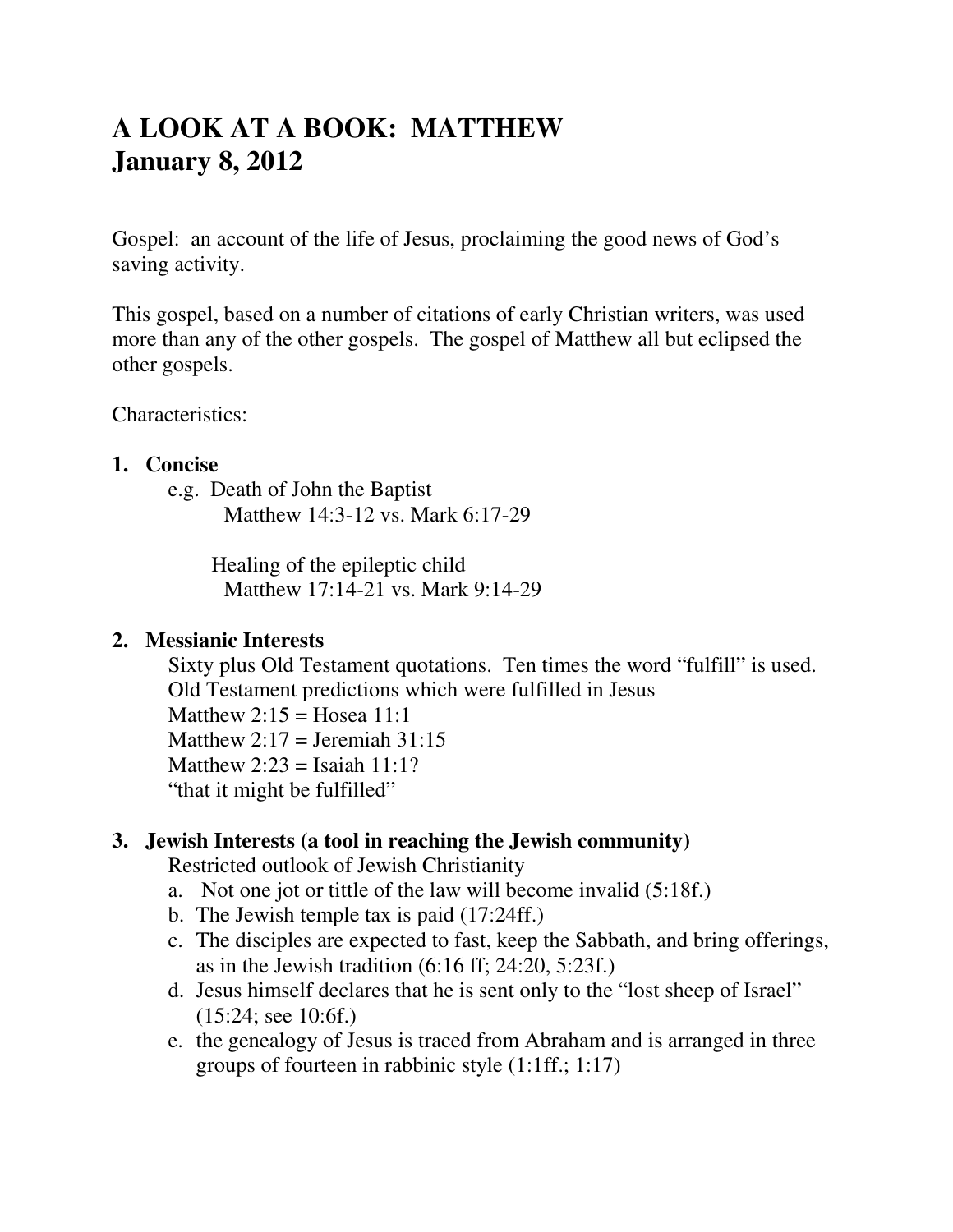f. the recurrent theme of Jesus as the Son of David and the triumphant entry into Jerusalem focus attention upon the Jewish Christian regard for Jesus as the fulfiller of their national hopes.

## **4. Inclusion**

But the significant thing about Matthew's gospel is that inclusion appears alongside this particularism. If Christianity is seen as the ideal Israel, it is also seen as the New Israel, unbounded by the restricted environment out of which it emerged.

- a. At the birth of Jesus, homage is offered by Gentiles according to Matthew's account (2:1ff).
- b. At the conclusion of the gospel Matthew records the great commission which extends to all nations (28:18ff.)
- c. In the parable of the vineyard (21:43ff.) Jesus suggests that another nation will supplant the original husbandmen, who clearly represent the Jewish people.

## **5. Ecclesiastical Elements**

Matthew, alone of the gospels, records any specific teaching about the church. Here only does the word *ecclesia* occur attributed to Jesus. In 16:18, the basis of the church is to be Peter and his confession, and to Peter are given the keys of the kingdom, with authority to bind or loose. In the other passage (18:17f.) similar authority appears to be vested in the church as a whole.

Two other passages may be linked with these to show Matthew's ecclesiastical interests. 18:20 describes the simplest form of the local church, the gathering of two or three in the name of Christ with the promise of his presence. In the concluding commission two statements are made relevant to the future church. Its work is to consist of teaching the nations and baptizing disciples in the triune Name (28:19)

#### **6. Eschatological Interest**

Because Matthew's apocalyptic section is much longer than that of Mark (chapter 13), it has been supposed that his gospel reflects a period of deepening interest in the end of the age.

Matthew does not confine his eschatological elements to the material in the great discourse of chapters 24-25, for they are apparent also in some of the parables which he alone records. The interpretation of the parable of the weeds (13:36ff.) and the conclusions to both the parable of the ten virgins (25:13) and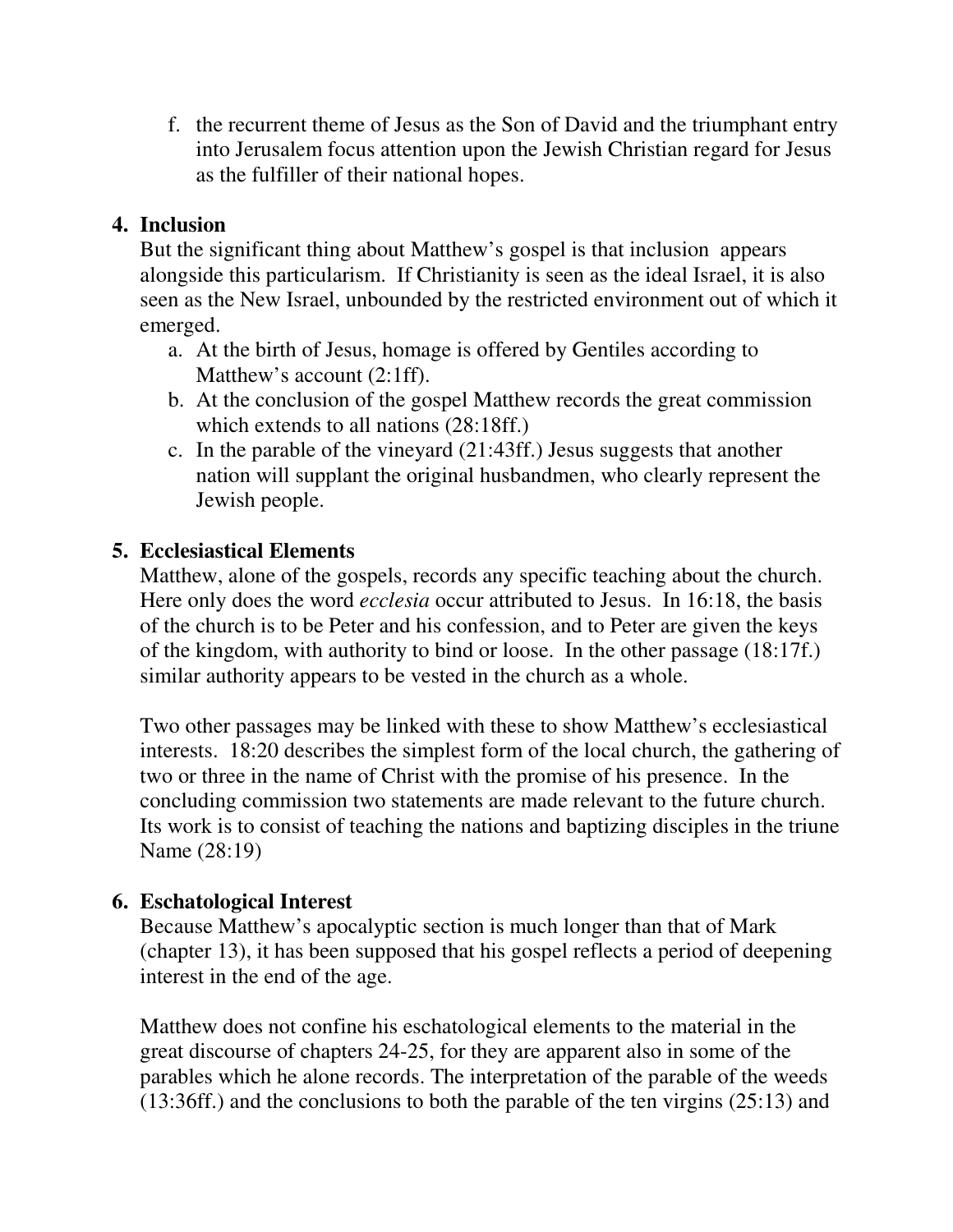the parable of the talents (25:30), in all of which the end of the age is brought into sharp focus, are peculiar to Matthew.

#### **7. Purpose**

- a. To show that the major events in the life of Jesus took place in fulfillment of prophecy. This feature alone would seem to indicate that the author was a Jew writing for Jews. The story begins with a genealogy intended to show our Lord's direct descent from Abraham, and this gives a clear indication of what the author proposes to do. But it is significant that the book ends with a note of universalism in the sending of the disciples to preach the gospel through the world.
- b. To show the fulfillment of the kingdom of heaven in the words and deeds of Jesus.
- c. To emphasize discipleship. The word "disciple" is used much more in Matthew and is only used in verbal form in Matthew. Disciples become sons of God (Matthew 5:9, 45) and are brothers (12:49f.) and they are to live in the righteous way of the gospel (Matthew 5-7).

# **8. Destination and Place of Origin**

One suggestion is a Palestinian Jewish environment. It is likely that the readers were a mixed group, mostly Jewish but with an increasing number of Gentiles.

## **9. Structure**

 It has more of a careful design than any other of the gospels and this fact may account for its wider use in the early church.

The five great discourse sections.

The most obvious feature of Matthew's structure is the alternation of large blocks of teaching material with narrative sections. These teaching sections are all concluded with a similar formula ("when Jesus had finished these sayings"). The five discourses may be classified as: The Sermon on the Mount (5-7); Missionary Discourse (10); Parable Discourse (13); Church Discourse (18); and Eschatological Discourse (24-25).

It has been suggested that Matthew's fivefold scheme was patterned on the fivefold character of the books of the Law, the idea being that the author was attempting to provide a "Pentateuch" as the new law for the community of the new Israel, that is the Christian church.

# **10.Authorship**